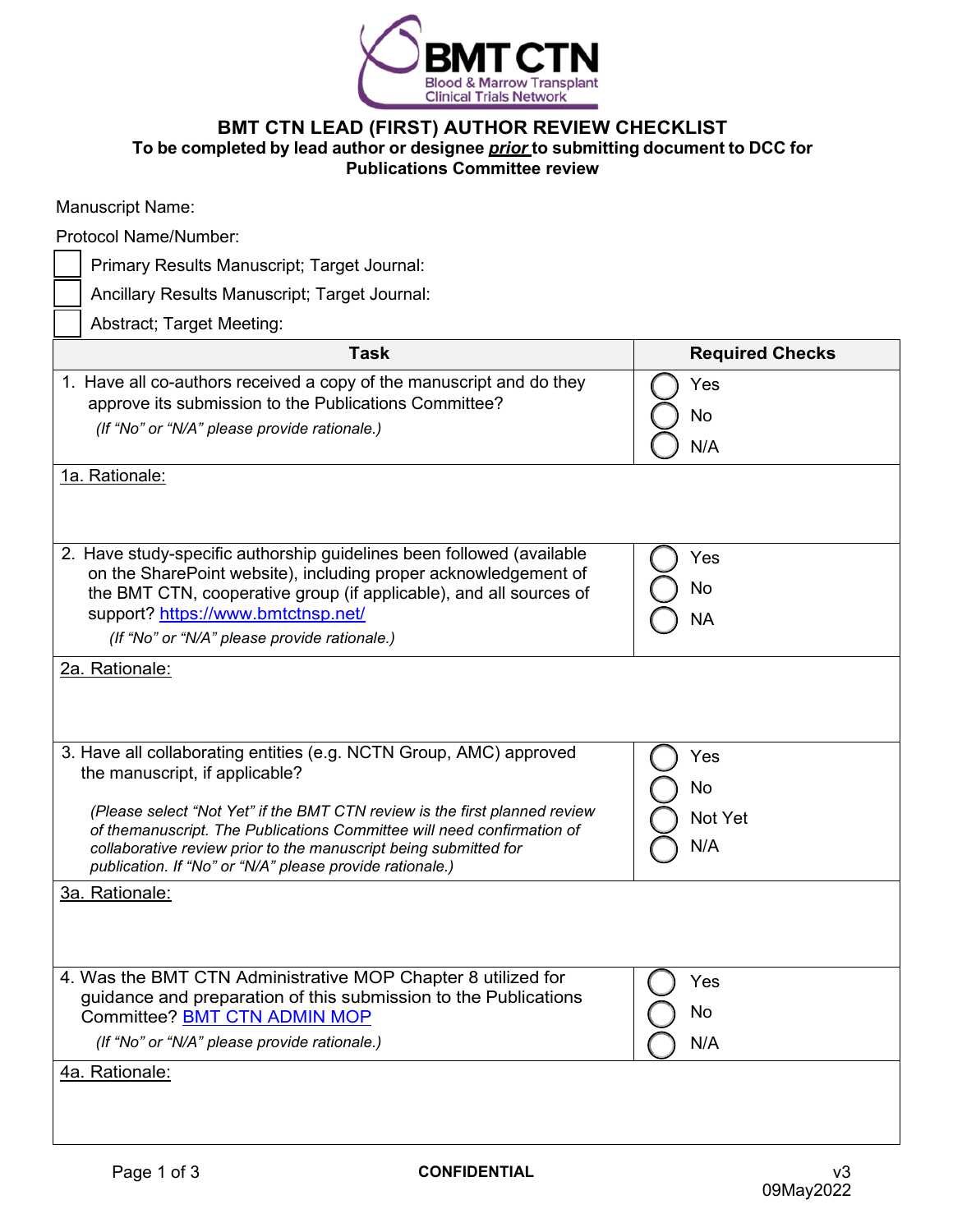| 5. If manuscript includes patient reported outcomes data, are               | Yes                      |
|-----------------------------------------------------------------------------|--------------------------|
| published guidelines followed?                                              |                          |
|                                                                             | No                       |
| https://jamanetwork.com/journals/jama/fullarticle/1656259                   | N/A                      |
|                                                                             |                          |
| (If "No" or "N/A" please provide rationale.)                                |                          |
| 5a. Rationale:                                                              |                          |
|                                                                             |                          |
|                                                                             |                          |
|                                                                             |                          |
| 6. Are the top 5 accruing centers credited in your manuscript or            | Yes                      |
| abstract?                                                                   |                          |
|                                                                             | No                       |
| (If "No" or "N/A" please provide rationale.)                                |                          |
|                                                                             | N/A                      |
| 6a. Rationale:                                                              |                          |
|                                                                             |                          |
|                                                                             |                          |
|                                                                             |                          |
| 7.) For Primary manuscripts only: Does the manuscript include a             |                          |
|                                                                             | Yes                      |
| listing of all participating clinical centers and the responsible           | No                       |
| study physician at that center?                                             |                          |
| (If "No" or "N/A" please provide rationale.)                                | N/A                      |
|                                                                             |                          |
|                                                                             | Not a Primary Manuscript |
| 7a. Rationale:                                                              |                          |
|                                                                             |                          |
|                                                                             |                          |
|                                                                             |                          |
| 8.) For Secondary or ancillary manuscripts only: Where the                  | Yes                      |
| Protocol Chairs of the parent study invited to participate and co-          |                          |
|                                                                             | No                       |
| author the manuscript?                                                      |                          |
| (If the ancillary study uses biorepository specimens and/or clinical data   | N/A                      |
| from multiple studies and the analysis is not related to the parent study's |                          |
| specific design please select "N/A" and provide appropriate rationale).     | Not a Secondary or       |
|                                                                             | ancillary Manuscript     |
|                                                                             |                          |
| 8a. Rationale:                                                              |                          |
|                                                                             |                          |
|                                                                             |                          |
|                                                                             |                          |
| 9.) Have all participating individuals and centers received credit in       | Yes                      |
| accordance with their contributions to the manuscript, abstract,            |                          |
| or study?                                                                   | No                       |
| (If "No" or "N/A" please provide rationale.)                                | N/A                      |
|                                                                             |                          |
|                                                                             |                          |
| 9a. Rationale:                                                              |                          |
|                                                                             |                          |
|                                                                             |                          |
|                                                                             |                          |
|                                                                             |                          |
|                                                                             |                          |